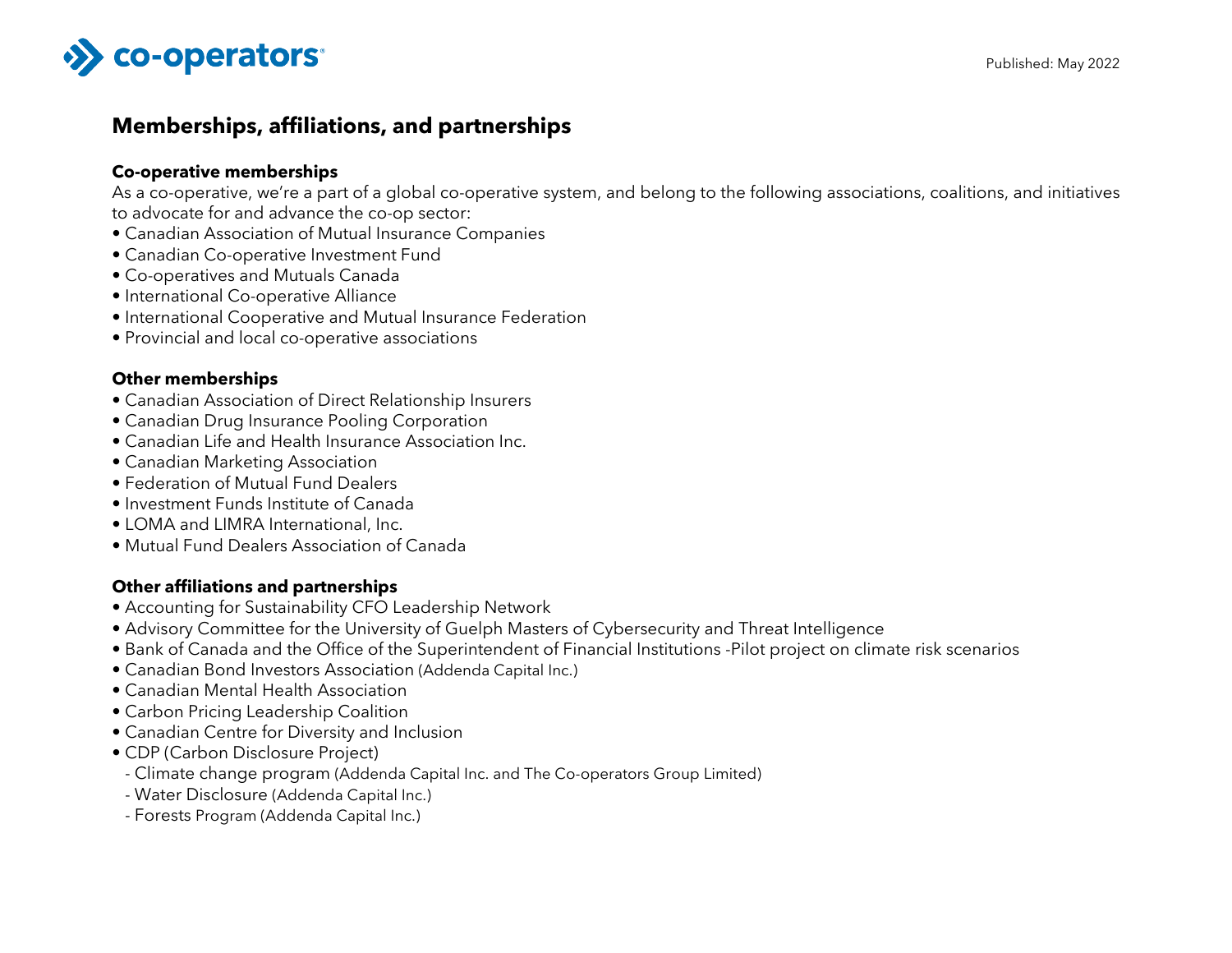- Ceres Investor Network on Climate Risk and Sustainability (Addenda Capital Inc.)
- Climate Action 100+ (Addenda Capital Inc.)
- Climate Engagement Canada
- Climate Proof Canada
- Corporate Knights' Council for Clean Capitalism
- Enactus Canada
- Energy Futures Policy Collaborative
- FireSmart® Canada
- Green Bond Principles (Addenda Capital Inc.)
- Home Fire Sprinkler Coalition Canada
- Institute for Catastrophic Loss Reduction
- Institute for Sustainable Finance (Addenda Capital Inc. and The Co-operators Group Limited)
- Insurance Development Forum
- Kids Help Phone
- Montreal Carbon Pledge (Addenda Capital Inc. and The Co-operators Group Limited)
- National Fire Protection Association
- Net Zero Assets Managers Initiative (Addenda Capital Inc.)
- Net-Zero Asset Owner Alliance, United Nations-convened
- Partners for Action Network
- Portfolio Management Association of Canada (Addenda Capital Inc.)
- Principles for Responsible Investment, United Nations-supported (Addenda Capital Inc.)
- Responsible Investment Association (Addenda Capital Inc., The CUMIS Group Limited, The Co-operators Group Limited)
- Smart Prosperity Leaders' Initiative
- Sustainable Finance Action Council
- Task Force on Climate-related Financial Disclosures (Addenda Capital Inc. and The Co-operators Group Limited)
- The Conference Board of Canada
- United Nations Environment Programme Finance Initiative
- Global Steering Committee
- Pilot asset management group –implementing the TCFD recommendations (Addenda Capital Inc.)
- Pilot insurer group implementing the TCFD recommendations
- Principles for Sustainable Insurance